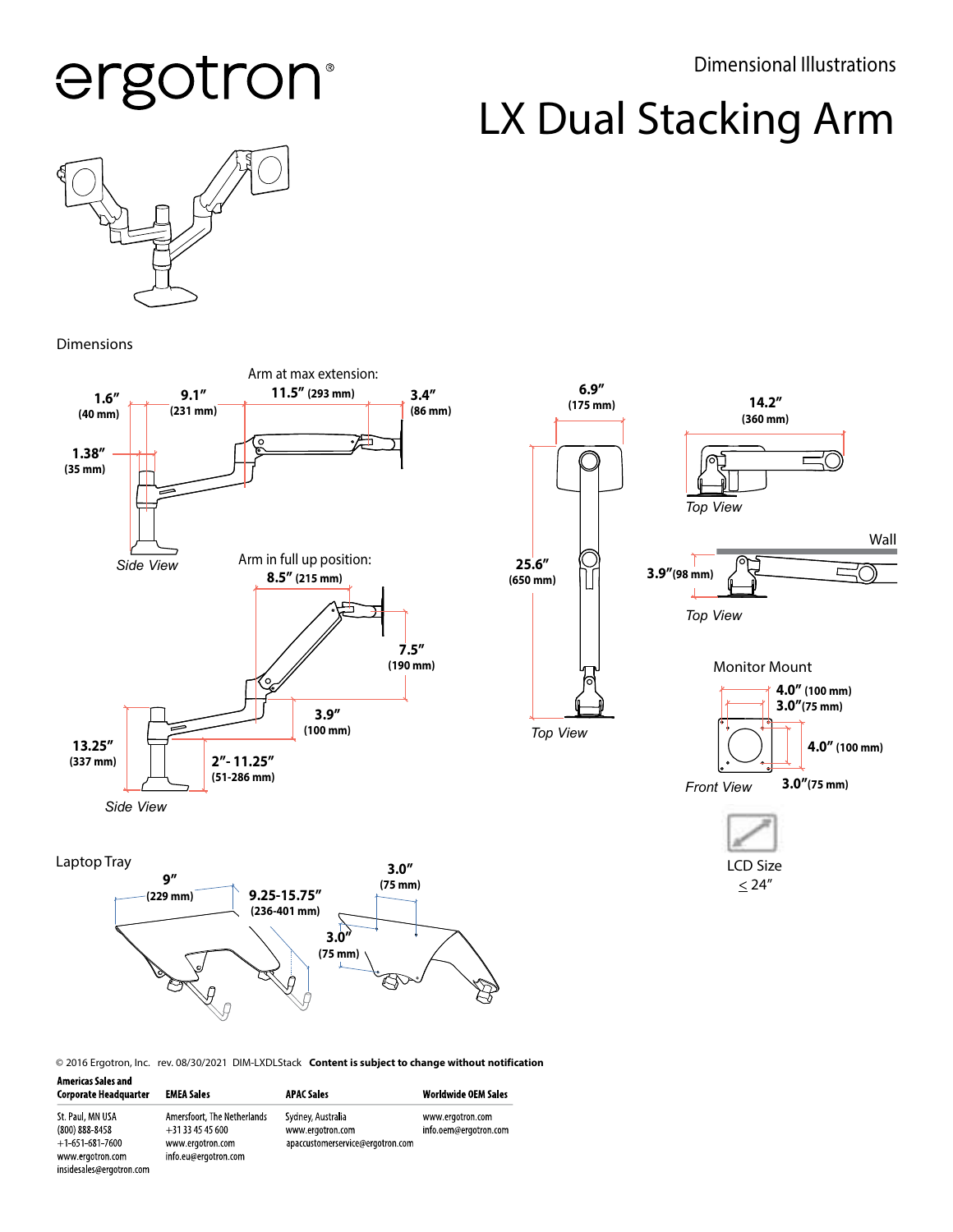## ergotron®

Dimensional Illustrations

## LX Dual Stacking Arm



Dimensions

insidesales@ergotron.com



© 2016 Ergotron, Inc. rev. 08/30/2021 DIM-LXDLStack Content is subject to change without notification

| <b>Americas Sales and</b><br><b>Corporate Headquarter</b> | <b>EMEA Sales</b>                             | <b>APAC Sales</b>                     | <b>Worldwide OEM Sales</b>                |
|-----------------------------------------------------------|-----------------------------------------------|---------------------------------------|-------------------------------------------|
| St. Paul, MN USA<br>$(800) 888 - 8458$                    | Amersfoort, The Netherlands<br>$+31334545600$ | Sydney, Australia<br>www.ergotron.com | www.ergotron.com<br>info.oem@ergotron.com |
| $+1.651.681.7600$                                         | www.ergotron.com                              | apaccustomerservice@ergotron.com      |                                           |
| www.ergotron.com                                          | info.eu@ergotron.com                          |                                       |                                           |